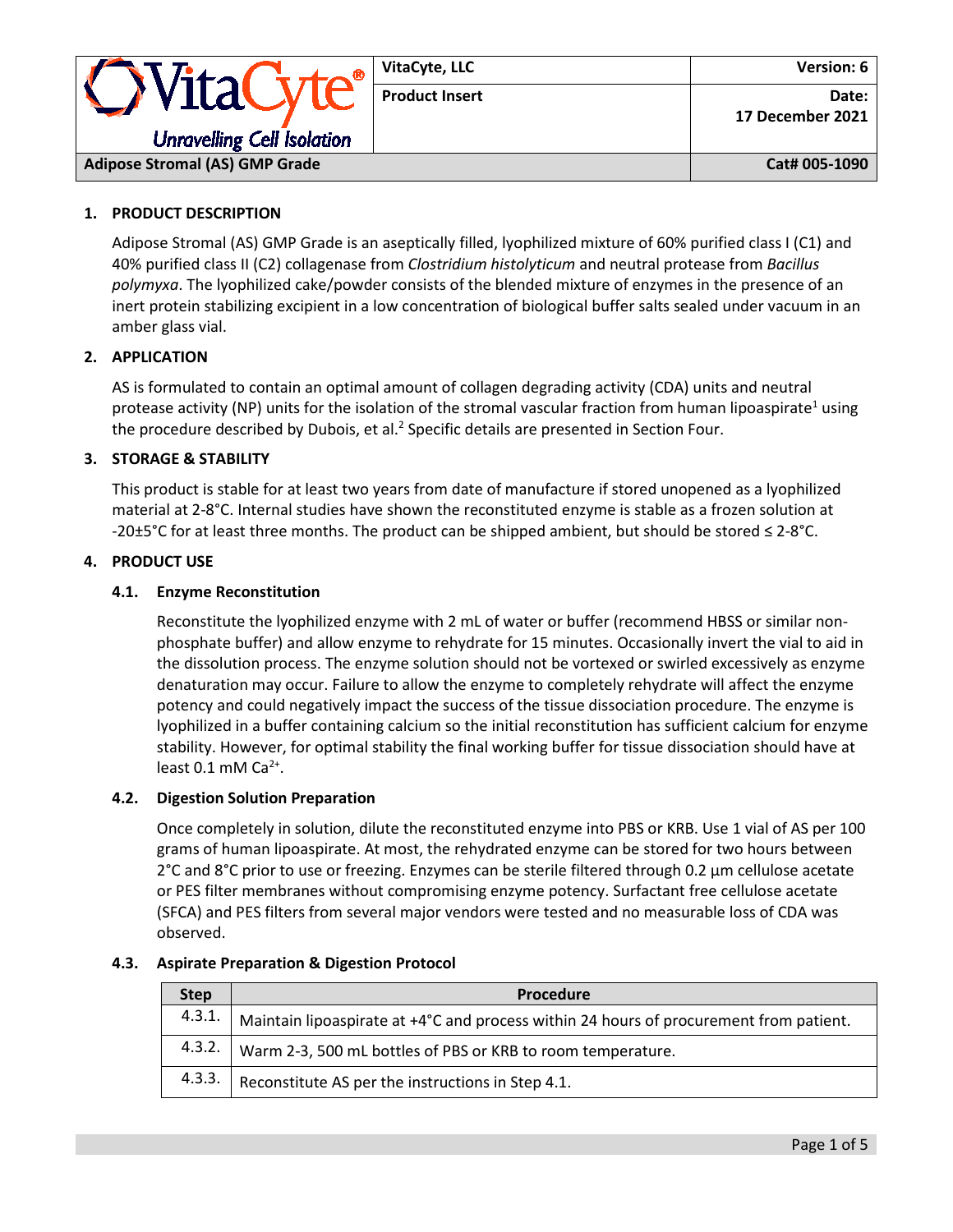**Adipose Stromal (AS) GMP Grade Cat# 005-1090**

| 4.3.4.  | Once enzyme is reconstituted, further dilute per Step 4.2 and warm enzyme solution to<br>37°C.                                                                                                                                                                                                 |  |  |  |
|---------|------------------------------------------------------------------------------------------------------------------------------------------------------------------------------------------------------------------------------------------------------------------------------------------------|--|--|--|
| 4.3.5.  | Place 100 grams (~100 mL) of lipoaspirate in a 250 mL bottle.                                                                                                                                                                                                                                  |  |  |  |
| 4.3.6.  | Add an equal volume of PBS or KRB.                                                                                                                                                                                                                                                             |  |  |  |
| 4.3.7.  | Agitate 15 to 30 seconds to wash the adipose tissue and then allow phases to separate, 2-<br>4 minutes.                                                                                                                                                                                        |  |  |  |
| 4.3.8.  | Aspirate away the infranatant solution (lower, liquid phase).                                                                                                                                                                                                                                  |  |  |  |
| 4.3.9.  | Repeat steps 6-8 at least two additional times (or more) to remove contaminating<br>erythrocytes and white blood cells, achieving a straw colored infranatant solution.                                                                                                                        |  |  |  |
| 4.3.10. | Add the digestion solution from Step 4.3.4 to each centrifuge bottle. Add one part<br>collagenase solution to one part adipose tissue (i.e. 100 mL of collagenase solution per<br>100 mL adipose tissue).                                                                                      |  |  |  |
| 4.3.11. | Place the tubes in a 37°C shaking water bath at 100 rpm for 30-60 minutes until the tissue<br>becomes visibly broken down. If a shaking water bath is not available, gently swirl by hand<br>for 15 seconds every 5 minutes until the tissue is visibly broken down.                           |  |  |  |
| 4.3.12. | Balance the centrifuge tubes, if needed, with buffer and centrifuge at 1,200 rpm at room<br>temperature for 5 minutes. The centrifugal force should be approximately 300xg.                                                                                                                    |  |  |  |
| 4.3.13. | Carefully aspirate off the top layer of fat, the primary adipocytes (yellow layer of floating<br>cells), and the collagenase solution. Leave behind approximately 10mL of the layer above<br>the pellet so that the stromal-vascular fraction (dark red cells on bottom) is not disturbed.     |  |  |  |
| 4.3.14. | Add 10-20 mL of PBS or KRB to each centrifuge tube and re-suspend the cells. Pool the<br>cells into one tube and centrifuge again.                                                                                                                                                             |  |  |  |
| 4.3.15. | Aspirate the supernatant and then re-suspend the cells in 10 mL/100mL tissue with<br>Stromal Medium.                                                                                                                                                                                           |  |  |  |
| 4.3.16. | Plate the cells at a density equivalent to approximately 0.16 mL of lipoaspirate per $cm2$ of<br>surface area. For example, in a T225 flask, you would plate the stromal vascular cells<br>isolated from the equivalent of approximately 35 mL of tissue in a volume of 35-40 mL of<br>medium. |  |  |  |
| 4.3.17. | Divide the cells equally accordingly to the appropriate number of flasks, making sure the<br>flasks are level so that the stromal cells are evenly distributed throughout the flask.                                                                                                           |  |  |  |
| 4.3.18. | Incubate at 37°C in 5% CO2.                                                                                                                                                                                                                                                                    |  |  |  |
| 4.3.19. | Aspirate the medium from the flask 48 hours after plating. Wash with PBS or HBSS and<br>aspirate, and then add fresh media.                                                                                                                                                                    |  |  |  |
| 4.3.20. | Grow cells to 70-80% confluence.                                                                                                                                                                                                                                                               |  |  |  |

## **4.4. Digestion Optimization**

The recommendations made in this product insert represent the best guidance available based on experiences from product development activities and observations shared by users. Individual results may vary and some optimization may be required to achieve the desired outcome. Moderate adjustments to the enzyme concentration can be made with the goal of improving stem cell yield or minimize cell damage leading to low viability. Other factors that can be adjusted include digestion

**Product Insert Date: Date: Date: Date: 17 December 2021**

# **Unravelling Cell Isolation**

**VitaCyte®**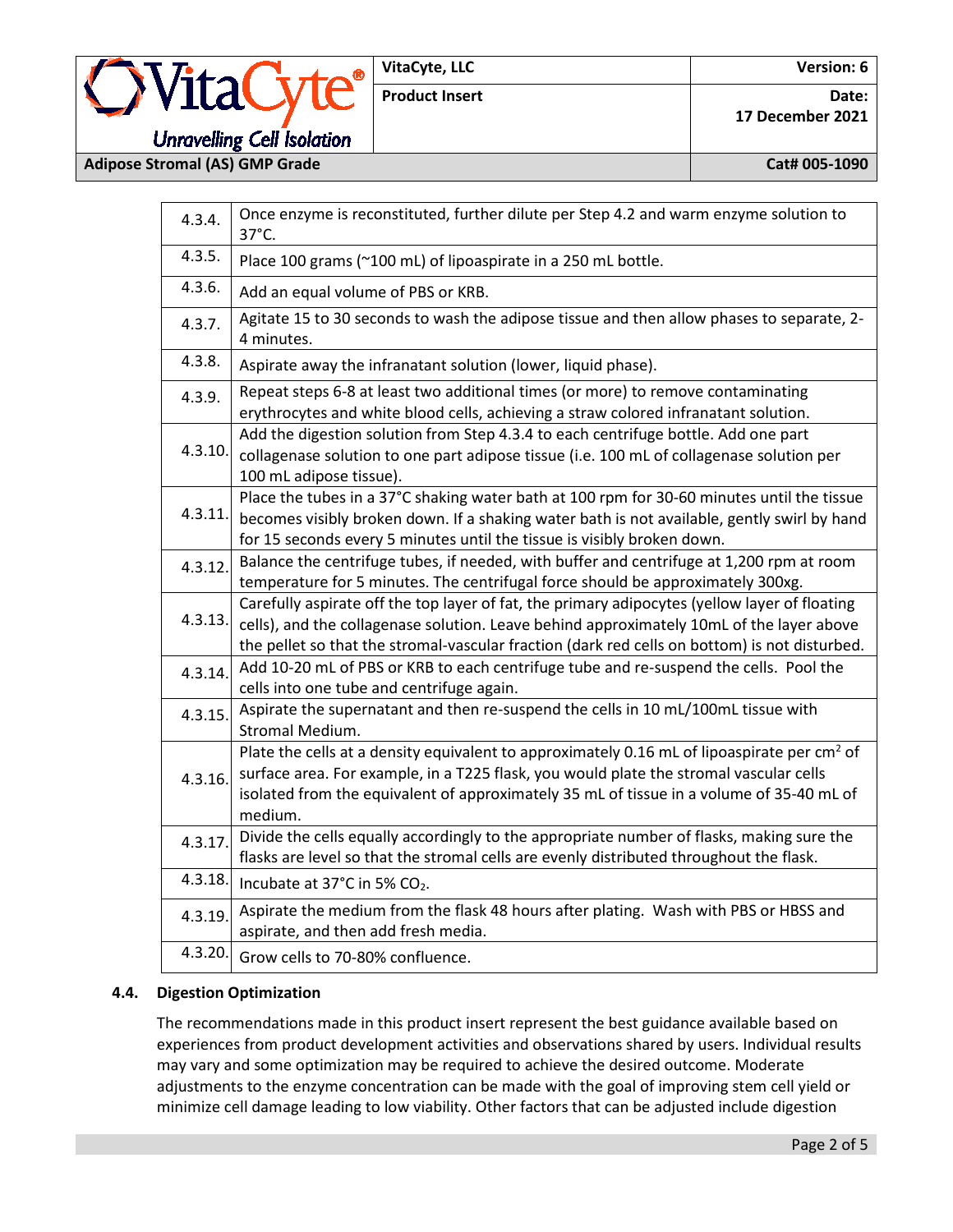|                                       |  | VitaCyte, LLC         | Version: 6                |
|---------------------------------------|--|-----------------------|---------------------------|
|                                       |  | <b>Product Insert</b> | Date:<br>17 December 2021 |
| <b>Unravelling Cell Isolation</b>     |  |                       |                           |
| <b>Adipose Stromal (AS) GMP Grade</b> |  |                       | Cat# 005-1090             |

time and the mechanical contribution by gentle agitation during digestion. Contact VitaCyte to discuss specific problems or optimization strategies.

## **5. TROUBLESHOOTING**

- **5.1.** Many factors contribute to the successful isolation of cells from tissue and inadvertent oversight to any of these conditions may drastically reduce the yield and viability of cells. While far from a complete list, the recommendations below may help identify commonly encountered problems. Contact VitaCyte if this guidance does not help resolve specific issues.
- **5.2.** Prolonged or Incomplete Digestion may be caused by:
	- Loss of enzyme potency (activity)
	- Incomplete enzyme rehydration during reconstitution
	- Inappropriate enzyme dilution
	- Presence of enzyme inhibitors
	- Low incubation temperature
- **5.3.** Low Yield and/or Cell Viability
	- Prolonged organ/tissue warm ischemia time
	- Aggressive mechanical disruption
	- Extended incubation time
	- Incubation above 37°C
	- Inappropriate enzyme dilution

## **6. ADDITIONAL INFORMATION**

#### **6.1. Intended Use & Regulatory**

AS is for ex-vivo use only to recover cells from tissue. Guidance for use of reagents in clinical cell transplantation procedures is governed by local Institutional Review Boards and regional Health Authorities. AS is manufactured in accordance with the principles for clinical trial material outlined in Guidance Document Q7 Good Manufacturing Practice Guidance for Active Pharmaceutical Ingredients published by the FDA and ICH in September 2016. This product is labeled as 'GMP Grade' to indicate the quality system and manufacturing facility are consistent with requirements set forth in the above document. Guidance for the qualification and acceptance of reagents used in cell therapy applications can be found in the USP General Chapter <1043> Ancillary Materials for Cell, Gene, and Tissue-Engineered Products. Further details can be found on the VitaCyte Commitment to Quality document available upon request.

## **6.2. Animal Origin**

No bovine derived animal products are used in any step of the manufacturing of AS. This product is purified from culture supernatants of *C. histolyticum* that contain porcine gelatin and pancreatic enzymes derived from US and Canadian sources.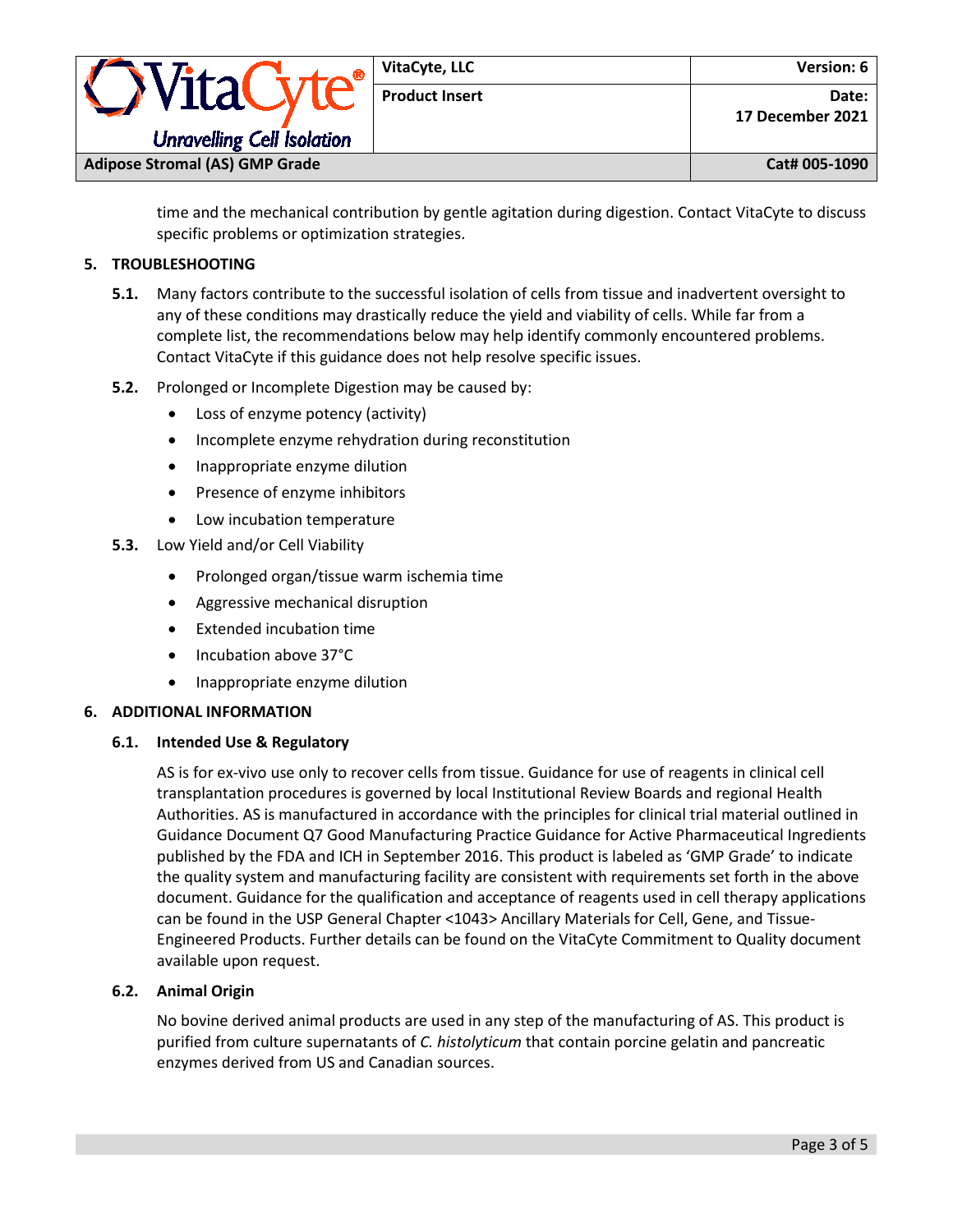|                                                               | VitaCyte, LLC         | Version: 6                |
|---------------------------------------------------------------|-----------------------|---------------------------|
| <i><b>OVitaCyte®</b></i><br><b>Unravelling Cell Isolation</b> | <b>Product Insert</b> | Date:<br>17 December 2021 |
| <b>Adipose Stromal (AS) GMP Grade</b>                         | Cat# 005-1090         |                           |

## **6.3. Manufacturing Summary**

Enzymes are purified from the culture supernatants results from the fermentation of native organisms. The purification processes use standard protein column chromatography and tangential flow filtration concentration and diafiltration techniques. The purification processes have been optimized to yield the highest purity attainable for each enzyme while minimizing undefined and contaminating protease activities. After characterization, the purified collagenases and proteases are sterile filtered in a qualified biosafety cabinet then blended on activity to prepare a specific formulation. This formulation is aseptically dispensed into amber vials, lyophilized, sealed under vacuum then secured and labeled. The final lyophilized product is then further characterized to confirm each batch meets established specification ranges.

## **6.4. Activity Assessment**

AS is assessed by several biochemical tools to characterize and ensure the consistency of components used and the final blended and lyophilized product. Collagenase activity is characterized using both the traditional Wünsch (Pz-peptide)<sup>4</sup> substrate and a more recently developed fluorescent microplate functional collagen degrading activity (CDA) assays<sup>5</sup>. The CDA assay relies on fluorecein isothiocyanate (FITC) labeled calf skin collagen fibrils as substrate. The *B. polymyxa* neutral protease activity (NPA) is measured using a FITC labeled BSA substrate<sup>6</sup>. Focus on manufacture of products with consistent collagenase and neutral protease activity improves control over the cell isolation process with the goal of more consistent results.

#### **6.5. Additional Considerations**

In addition to the quality of the dissociation enzymes, additional factors impact the outcome of stromal vascular cell isolation success including: the quality of the tissue and experience of the cell isolation team. The team needs to assess many variables that affect cell recovery. These include but are not limited to the characteristics of the donor, transport of the tissue, the tissue dissociation procedure, cell purification procedure, and assessment and subsequent culture of cells.

#### **6.6. Resources & Support**

Further details on manufacturing, quality control testing and use of products are available at [www.vitacyte.com](http://www.vitacyte.com/) or technical support at 317-917-3457.

#### **6.7. References**

1. Aronowitz JA, Lockhart RA, et al. (2015) Clinical Safety of Stromal Vascular Fraction Separation at the Point of Care. *Annals of Plastic Surgery* 75(6), 666-71.

2 Dubois SG, Floyd EZ, et al. (2008) Isolation of human adipose-derived stem cells from biopsies and liposuction specimens. *Methods Mol Biol* 449, 69-79.

3 U.S. Department of Health and Human Services, Food and Drug Administration, Center for Drug Evaluation and Research (CDER), Center for Biologics Evaluation and Research (CBER). (2016) Q7 Good Manufacturing Practice Guidance for Active Pharmaceutical Ingredients, Guidance for Industry. [www.fda.gov/downloads/drugs/guidancecomplianceregulatoryinformation/guidances/ucm073497.pdf](http://www.fda.gov/downloads/drugs/guidancecomplianceregulatoryinformation/guidances/ucm073497.pdf)